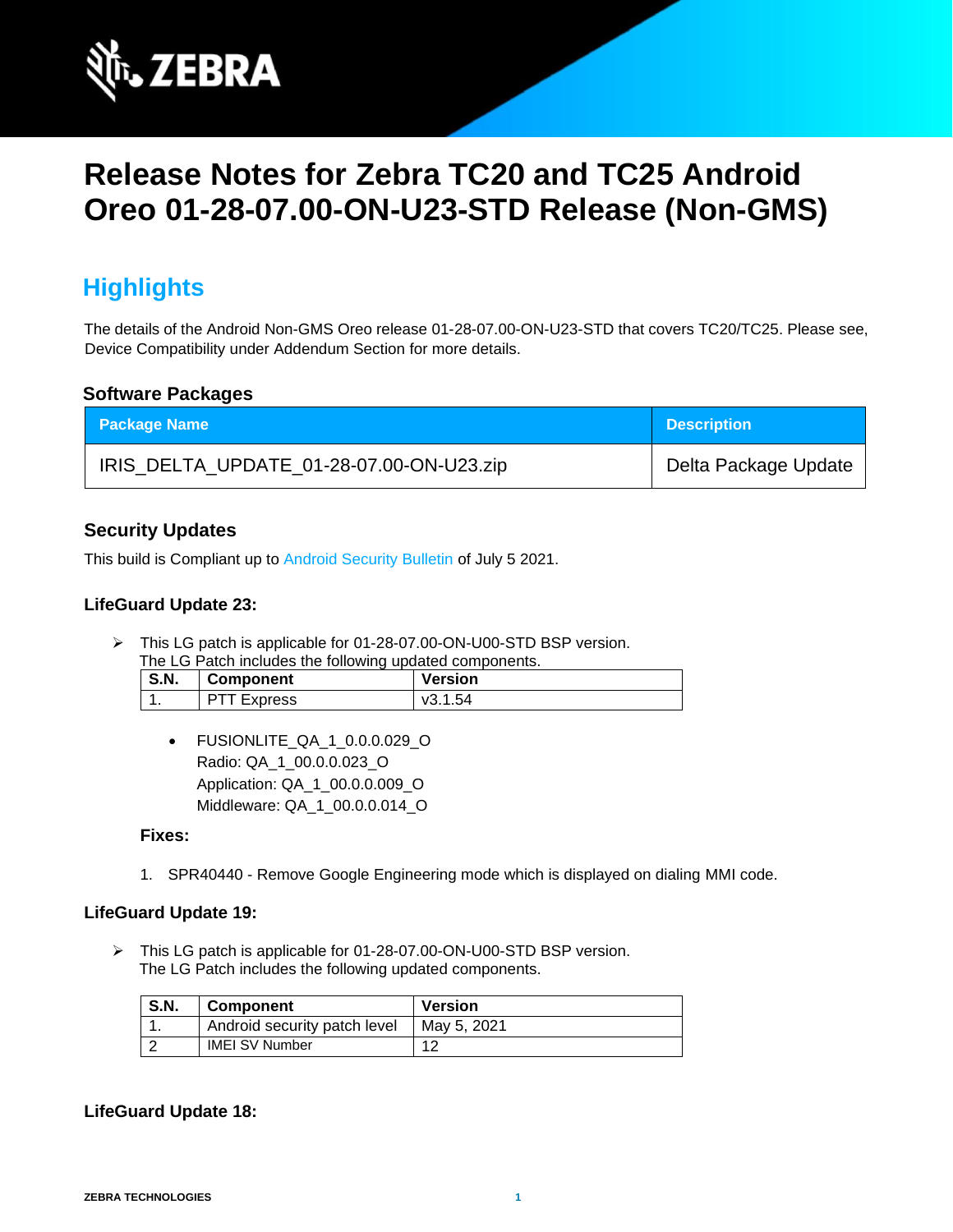

➢ This LG patch is applicable for 01-28-07.00-ON-U00-STD BSP version. The LG Patch includes the following updated components.

| <b>S.N.</b> | <b>Component</b>          | <b>Version</b>   |
|-------------|---------------------------|------------------|
|             | Mx version                | 9.4.0.5          |
|             | <b>MX Proxy Framework</b> | 10.3.0.18        |
|             | OS <sub>x</sub> version   | QCT 81 8.13.4.UL |
|             | Webview                   | 89.0.4389.90     |

#### **LifeGuard Update 13:**

➢ This LG patch is applicable for 01-28-07.00-ON-U00-STD BSP version. The LG Patch includes the following updated components.

| <b>S.N.</b> | <b>Component</b> | <b>Version</b>              |
|-------------|------------------|-----------------------------|
| 1.          | OemInfo          | 9.0.0.331                   |
|             | Wifi             | FUSIONLITE QA 1 0.0.0.028 O |
| 3.          | Radio            | QA 1 00.0.0.022 O           |
| 4.          | Application      | QA 1 00.0.0.009 O           |
| 5.          | Middleware       | QA 1 00.0.0.014 O           |

#### **LifeGuard Update 11:**

➢ This LG patch is applicable for 01-28-07.00-ON-U00-STD BSP version. The LG Patch includes the following updated components.

| <b>S.N.</b> | <b>Component</b> | <b>Version</b> |
|-------------|------------------|----------------|
| . .         | WebView          | 85.0.4183.101  |
| <u>.</u> .  | <b>DemInfo</b>   | 9.0.0.282      |

#### **Features**

• Added support in OemInfo to allows customer applications and sideloaded applications to read BT MAC address

#### **LifeGuard Update 09:**

➢ This LG patch is applicable for 01-28-07.00-ON-U00-STD BSP version. The LG Patch includes the following updated components.

| THE LOT alon includes the following apaated components. |                                                |         |
|---------------------------------------------------------|------------------------------------------------|---------|
| <b>S.N.</b>                                             | Component                                      | Version |
|                                                         | Android security patch level   October 5, 2020 |         |

#### **LifeGuard Update 07:**

➢ This LG patch is applicable for 01-28-07.00-ON-U00-STD BSP version. The LG Patch includes the following updated components.

| $\mathsf{S}.\mathsf{N}$ . | <b>THE LOT AIGHT INGRUES THE TUILOWING UPGATED COMPONEMIS.</b><br>  Component | <b>Version</b> |
|---------------------------|-------------------------------------------------------------------------------|----------------|
|                           | Scanning Framework                                                            | 23.1.9.1       |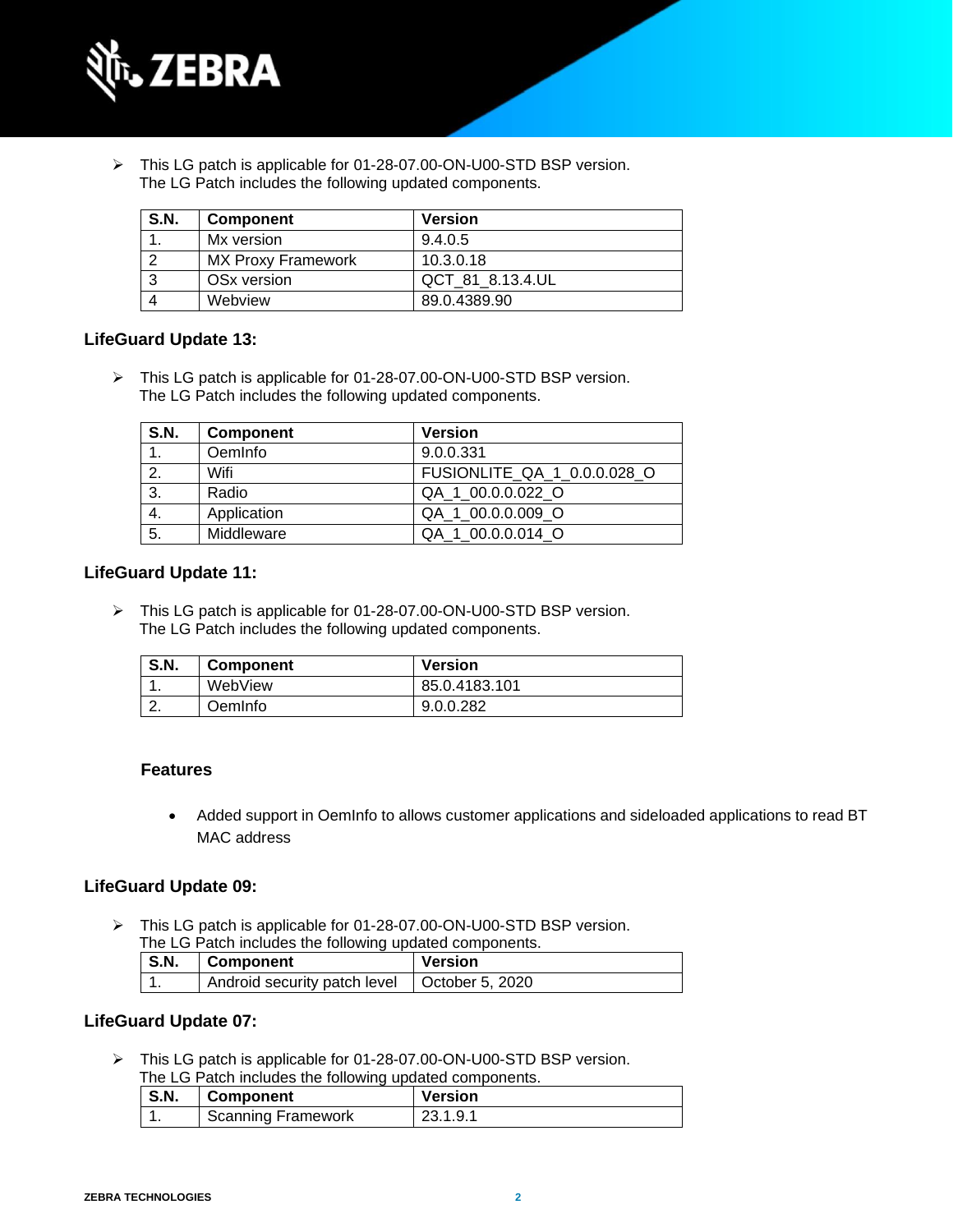

| Zebra Data Service | 7.0.2.1047 |
|--------------------|------------|
| )emInfo            | 9.0.0.198  |

#### **Fixes**

• SPR40287 – Added updates on feature dotcode bar-codes.

#### **LifeGuard Update 05:**

➢ This LG patch is applicable for 01-28-07.00-ON-U00-STD BSP version. The LG Patch includes the following updated components.

| <b>S.N.</b> | <b>Component</b>          | <b>Version</b>   |
|-------------|---------------------------|------------------|
| 1.          | МX                        | 9.4.0.2          |
| 2.          | Data Wedge                | 7.3.34           |
| 3.          | <b>Stage Now-Client</b>   | 3.4.1.5          |
| 4.          | <b>EMDK for Android</b>   | 7.3.23.2323      |
| 5.          | <b>MX Proxy Framework</b> | 10.0.1.1         |
| 6.          | <b>OSx</b>                | QCT.81.8.11.4.UL |

#### **Fixes**

• SPR40193/40250 – Resolved an issue wherein user was unable to power off the device by clicking on the Power menu item while automation suite was running on the device.

#### **LifeGuard Update 03:**

- ➢ This LG patch is applicable for 01-28-07.00-ON-U00-STD BSP version. The LG Patch includes the following updated components.
	- FUSIONLITE\_QA\_1\_0.0.0.027\_O Radio: QA\_1\_00.0.0.021\_O Application: QA\_1\_00.0.0.009\_O Middleware: QA\_1\_00.0.0.014\_O

#### **Fixes**

• SPR39819 – Resolve an issue where EXTRA Enter was observed in app's multiline input field on scan the barcode with DW settings have set Action Key Char as "Line Feed".

#### **LifeGuard Update 02:**

➢ This LG patch is applicable for 01-28-07.00-ON-U00-STD BSP version. The LG Patch includes the following updated components.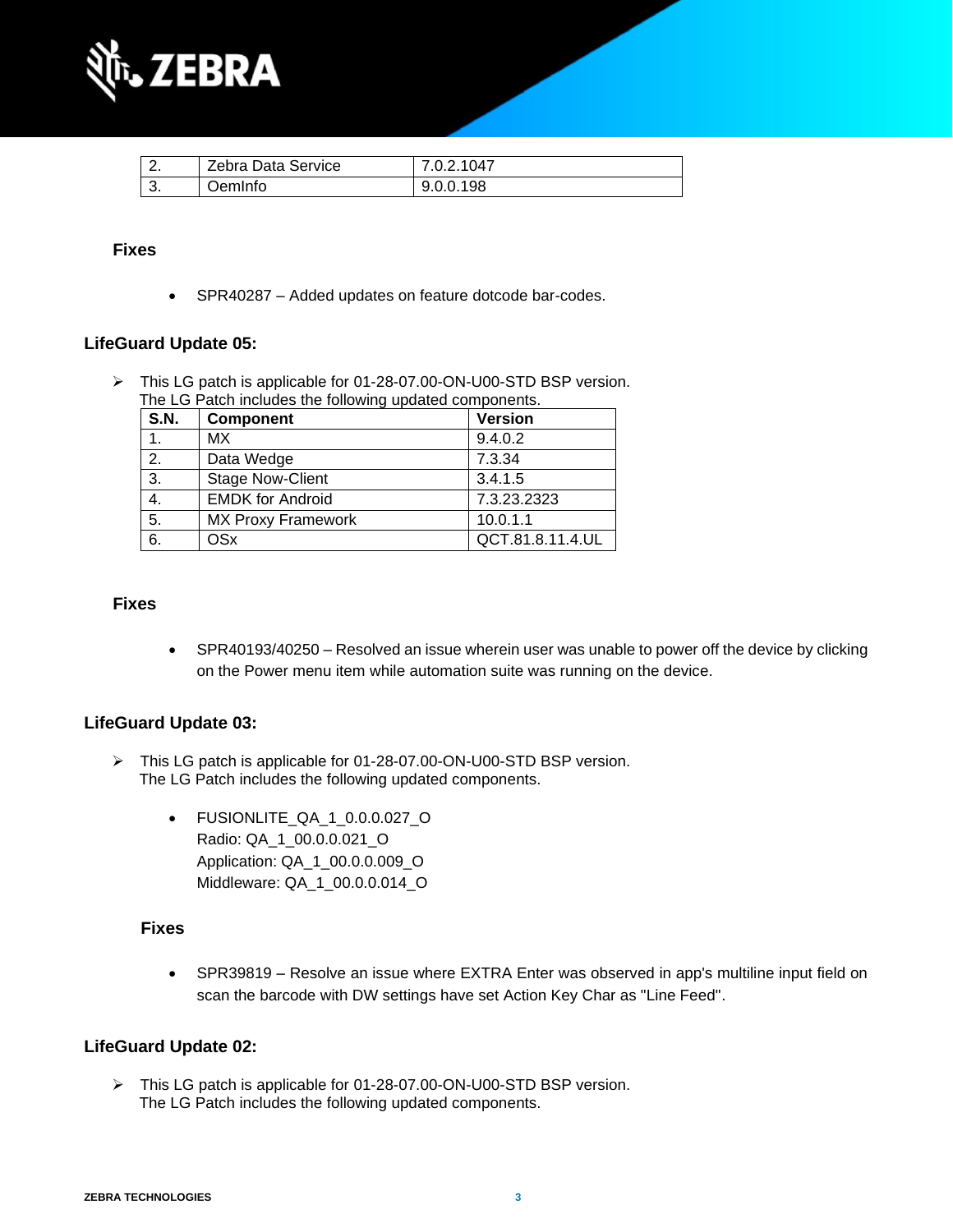

• FUSIONLITE\_QA\_1\_0.0.0.026\_O Radio: QA\_1\_00.0.0.020\_O Application: QA\_1\_00.0.0.009\_O Middleware: QA\_1\_00.0.0.013\_O

#### **Fixes**

- SPR38643 Added support for "Send Characters As Events" option.
- SPR38723 Resolved an issue wherein the DST time zone for Sao Paolo was shown incorrect.

#### **Version Information**

Below Table contains important information on versions

| <b>Description</b>          | <b>Version</b>                                      |
|-----------------------------|-----------------------------------------------------|
| <b>Product Build Number</b> | 01-28-07.00-ON-U23-STD                              |
| <b>Android Version</b>      | 8.1.0                                               |
| <b>Security Patch level</b> | July 5, 2021                                        |
| Linux Kernel                | 3.18.71                                             |
| <b>Component Versions</b>   | Please see Component Version under Addendum section |

### **Installation Instructions**

#### **Software update procedure**

The installation instructions assume user has ADB installed on their PC (the adb drivers etc..) and user device has developer options enabled and USB debugging ON. Please check following link for more information on installation and setup instructions.

• [Installation and setup instructions](https://www.zebra.com/content/dam/zebra_new_ia/en-us/software/operating-system/tc20-operating-system/Android-O-OS-Update-TC20-and-TC25-NGMS.pdf)

### **NOTE:**

For Enterprise Mobile Device Management, most EMM vendors such as SOTI, AirWatch, MobileIron, etc. WILL require an updated device management agent to support this OREO enterprise device. Do NOT use your existing device management agent and console with this device without first contacting your EMM vendor to understand when the agent supporting this device is available and whether a console upgrade is required as well. Attempting to enroll with an agent that is not validated to support the device will result in errors.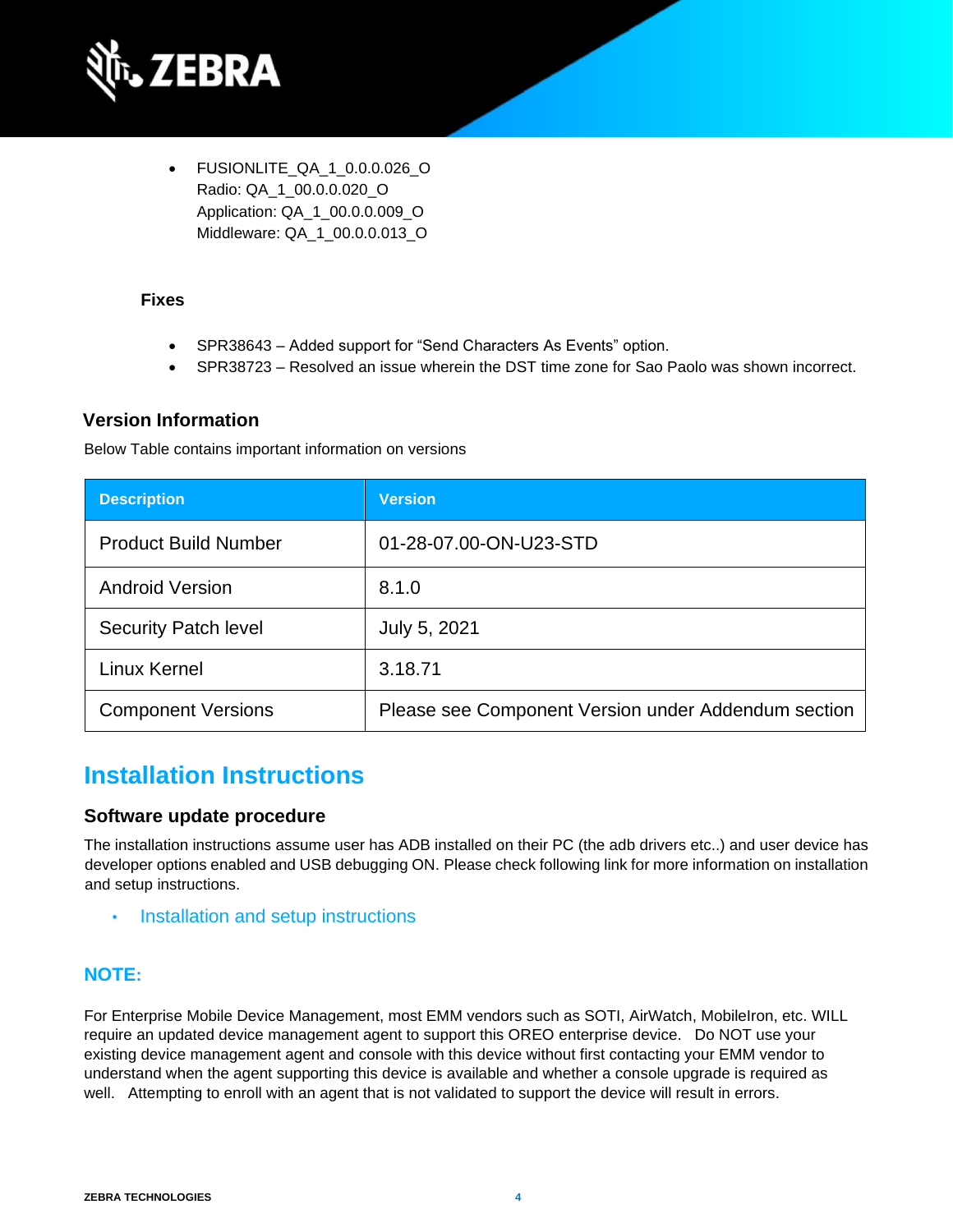

## **Addendum**

### **Device Compatibility**

This software release has been approved for use on the following devices.

| <b>TC20 Home Page</b>     |                                                    |  |
|---------------------------|----------------------------------------------------|--|
| <b>TC20</b>               |                                                    |  |
| <b>Device Part Number</b> | <b>Operating System</b>                            |  |
| TC200J-20C112CN           | Android O (Non-GMS Only) China Only                |  |
| TC200J-20A111CN           | Android O (Non-GMS Only) China Only                |  |
| TC200J-2KC111CN           | Android O (Non-GMS Only) Keyboard SKU - China Only |  |
| TC200J-2KC11112           | Android O (Non-GMS Only) China Only                |  |
| TC200J-20C213CN           | Android O (Non-GMS Only) Premium SKU - China Only  |  |

#### [TC25 Home Page](https://www.zebra.com/us/en/support-downloads/software/operating-system/tc25-operating-system-non-gms.html)

| <b>TC25</b>               |                                     |
|---------------------------|-------------------------------------|
| <b>Device Part Number</b> | <b>Operating System</b>             |
| TC25CJ-20B101CN           | Android O (Non-GMS Only) China Only |
| TC25CJ-20C102CN           | Android O (Non-GMS Only) China Only |

### **Component Versions**

For detailed release notes, please refer [techdocs.zebra.com,](https://techdocs.zebra.com/) [developer.zebra.com](https://developer.zebra.com/)

| <b>Component / Description</b>      | <b>Version</b>         |
|-------------------------------------|------------------------|
| <b>Build version</b>                | 01-28-07.00-ON-U23-STD |
| Android_version                     | 8.1.0                  |
| <b>Android SDK Level</b>            | 27                     |
| <b>Android Security Patch Level</b> | July 5, 2021           |
| Linux kernel                        | 3.18.71                |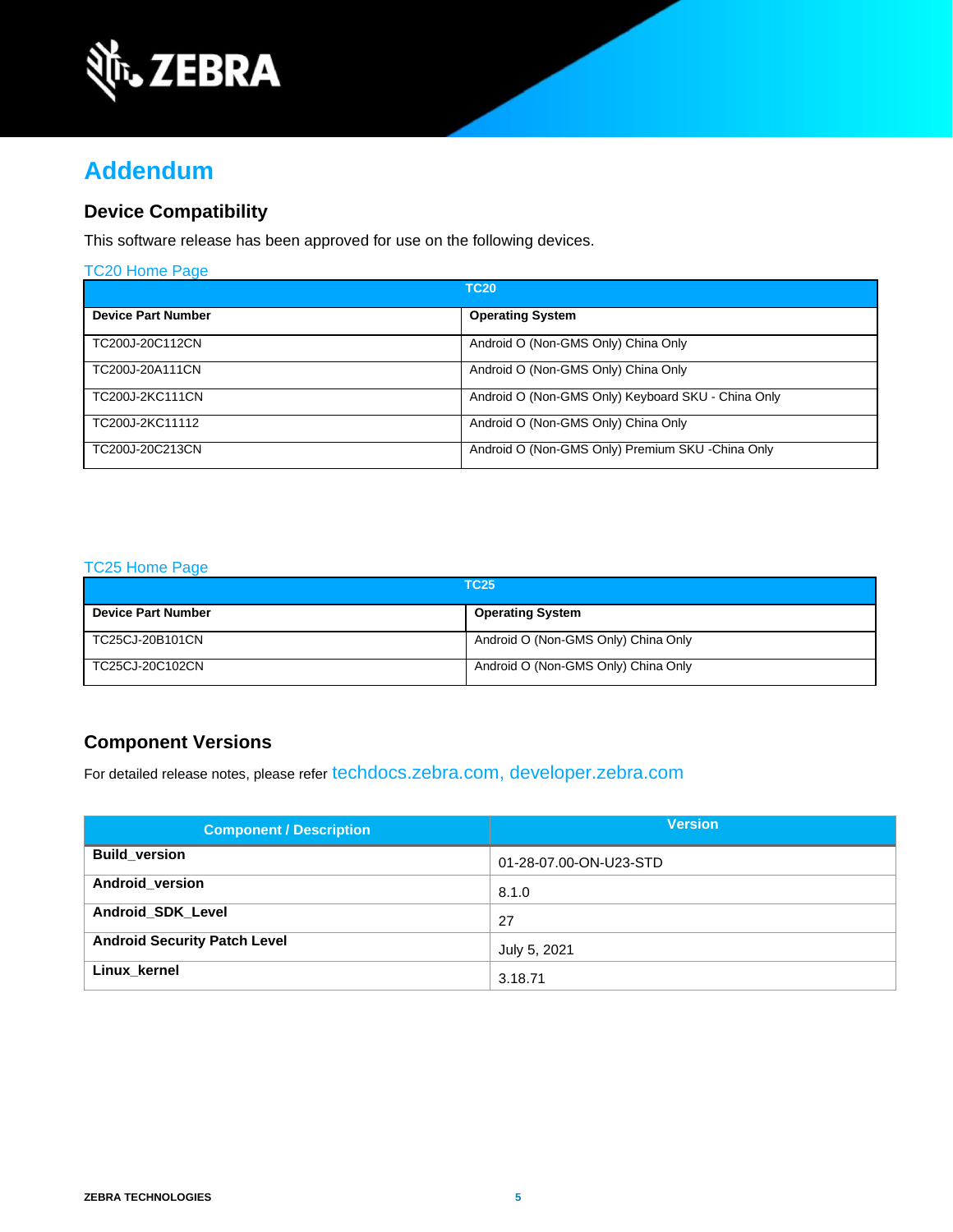

|                                | FUSIONLITE_QA_1_0.0.0.029_O             |
|--------------------------------|-----------------------------------------|
|                                | Radio: QA_1_00.0.0.023_O                |
|                                | Application: QA_1_00.0.0.009_O          |
|                                | Middleware: QA_1_00.0.0.014_O           |
| Wifi                           | Firmware: CNSS-PR-4-0-00713/01050102    |
| Platform                       | Qualcomm MSM8937                        |
| <b>Scanning_Framework</b>      | 23.1.9.1                                |
| <b>DWDemo</b>                  | 2.0.15                                  |
| <b>OSX</b>                     | QCT.81.8.13.4.UL                        |
| <b>MXMF</b>                    | 9.4.0.5                                 |
| <b>Touch</b>                   | Focaltech V1.1 20161103 (fw:0x24)       |
| <b>Acoustic Profiles</b>       | General: CO4.2                          |
|                                | Cellular: CO4.2                         |
| <b>Bluetooth_Stack</b>         | CNSS-PR-4-0-00713/01050102              |
| Flash_Size                     | 16G /32G                                |
| RAM_Size                       | 2G                                      |
| <b>GPS</b>                     | MPSS.JO.3.0.c13-00016-8937_GENNS_PACK-1 |
| <b>MMS</b>                     | 8.1.0                                   |
| <b>RIL_Version</b>             | Qualcomm RIL 1.0                        |
| <b>BT_Pairing_Utility</b>      | 3.15                                    |
| <b>Datawedge</b>               | 7.3.34                                  |
| Camera                         | 2.0.002                                 |
| <b>PTT</b>                     | 3.1.54                                  |
| <b>RxLogger</b>                | 5.4.12.0                                |
| <b>StageNow</b>                | 3.4.1.5                                 |
| Zebra Data Service             | 7.0.2.1047                              |
| Zebra Software License Manager | 3.2.0                                   |
| <b>EMDK</b>                    | 7.3.23.2323                             |
| <b>IMEI SV Number</b>          | 12                                      |
| <b>OEM Config</b>              | 9.0.0.331                               |
| <b>DDT</b>                     | V1.17.0.9                               |
| WebView                        | 89.0.4389.90                            |